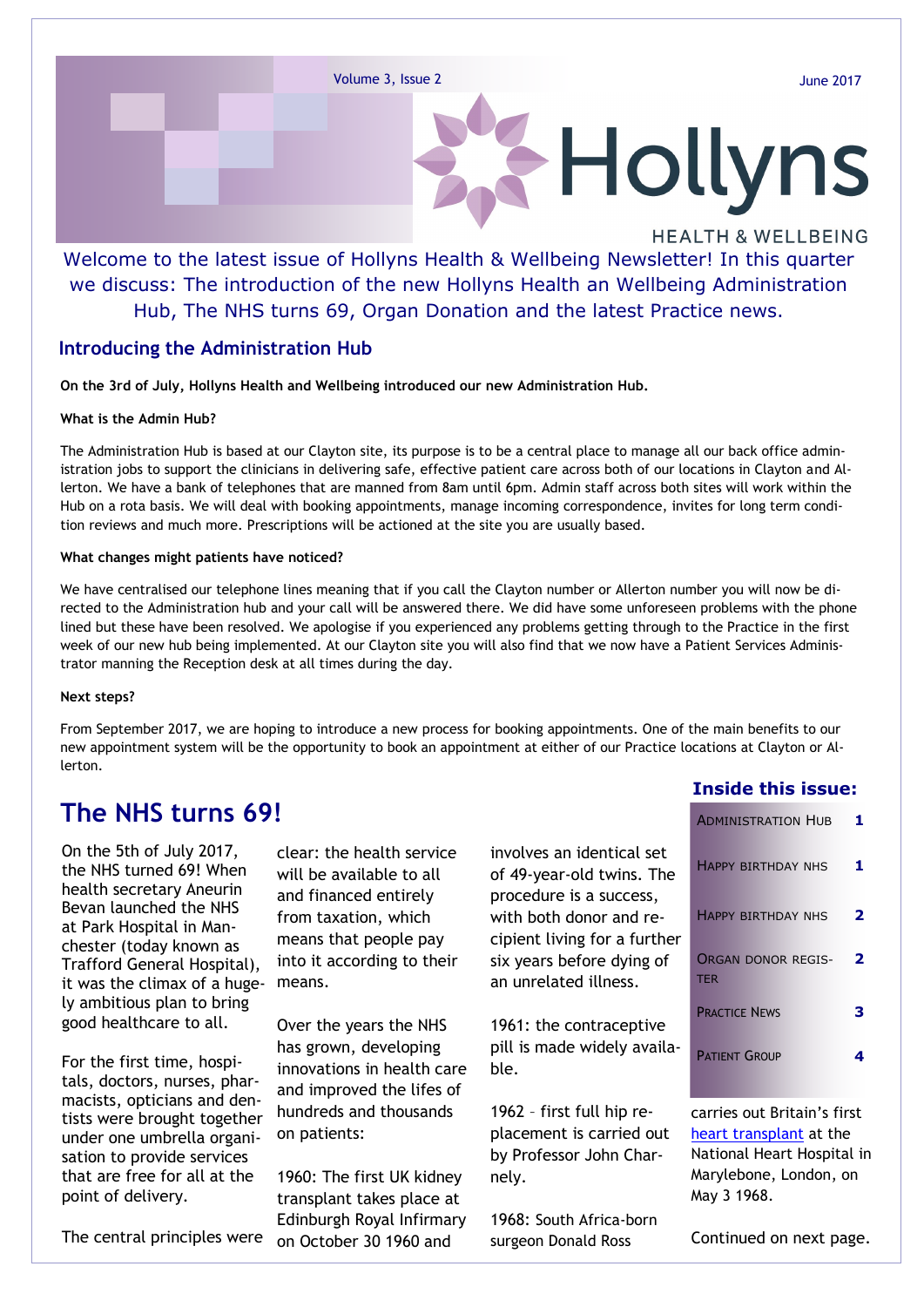## **NHS turns 69! continued from front page.**

1972: CT scans revolutionise the way doctors examine the body. Computerised tomography (CT) scanners produce three-dimensional images from a large series of two-dimensional X -rays.

1978: The world's first baby is born as a result of in vitro fertilisation (IVF) Louise Brown, the world's first test-tube baby, is born on July 25 1978. Her parents Lesley and John Brown had failed to conceive because of her mother's blocked fallopian tubes.

1979: the first successful bone marrow transplant on a child takes place. Bone marrow is responsible for creating the body's immune system.

duced. Magnetic resonance imaging (MRI) scanners prove more effective than earlier equipment in providing information about soft tissue such as the brain. 1986: after a number of high-profile deaths, the first AIDS advertising campaign was launched in 1986.

1994 – NHS Organ Donor Register is set up. The [NHS Organ Donor Register](https://www.organdonation.nhs.uk/how_to_become_a_donor/registration/consent.asp) is launched in October 1994, following a fiveyear campaign by John and Rosemary Cox from the West Midlands. In 1989 their 24-year-old son Peter died of [a brain](http://www.nhs.uk/conditions/brain-tumours/Pages/Introduction.aspx)  [tumour.](http://www.nhs.uk/conditions/brain-tumours/Pages/Introduction.aspx) He had asked for his organs to be used to help others. The Coxes said there should be a register for people who wish to donate their organs.

1998 – NHS Direct launched. This service will go on to become one of the largest single ehealth services in the world, handling more than half a million calls each month. The NHS Direct service closed in 2014. Instead, you can call NHS 111, a new nonemergency number that was introduced to make it easier for people to access local NHS healthcare services in England. You should call 111 when you need medical help fast but it's not a 999 emergency.

2006: NHS Bowel Cancer Screening Programme launched.

2007: The introduction of a robotic arm in 2007 leads to groundbreaking heart operations at St Mary's Hospital, London.

So far, the 2010s have seen great medical breakthroughs and health innovations, the NHS was celebrated at the London 2012 Olympic Games, and marked its 65th anniversary on July 5 2013.

2010: The stroke act FAST campaign won an IPA Effectiveness Gold Award. The judges remarked that, "F.A.S.T was a fantastic mnemonic that brought it home what to do if somebody's having a stroke and will without doubt save lives".

2011: First man in the UK to receive an artificial plastic heart

2012: First person in the UK to have a hand transplant

1980s – MRI scans intro-

# **NHS Organ Donation Register**

Organ donation is giving an organ to help someone who needs a transplant.

Transplants can save or greatly enhance the lives of other people. But this relies on donors and their families agreeing to donate their organ. There are three different ways to donate. These are:

Brain stem death - This is where a person no longer has activity in their brain stem due to a severe brain injury.

tient cannot or should not be resuscitated. It can also be the planned withdrawal of life-sustaining treatment from a patient within the Intensive Care Unit or the Emergency Department.

living donation - Whilst you are still alive you can choose to donate a kidney, a small section of your liver, discarded bone from a hip or knee replacement and also your amniotic membrane (placenta).

#### Consent

We will only use organs from a donor with their consent or with their family's consent after they die. You can give your consent by joining the NHS Organ Donor Register, or telling a relative or close friend about your decision to donate

You can register to donate here: https://www.organdonation.nhs.uk/register-to-donate/

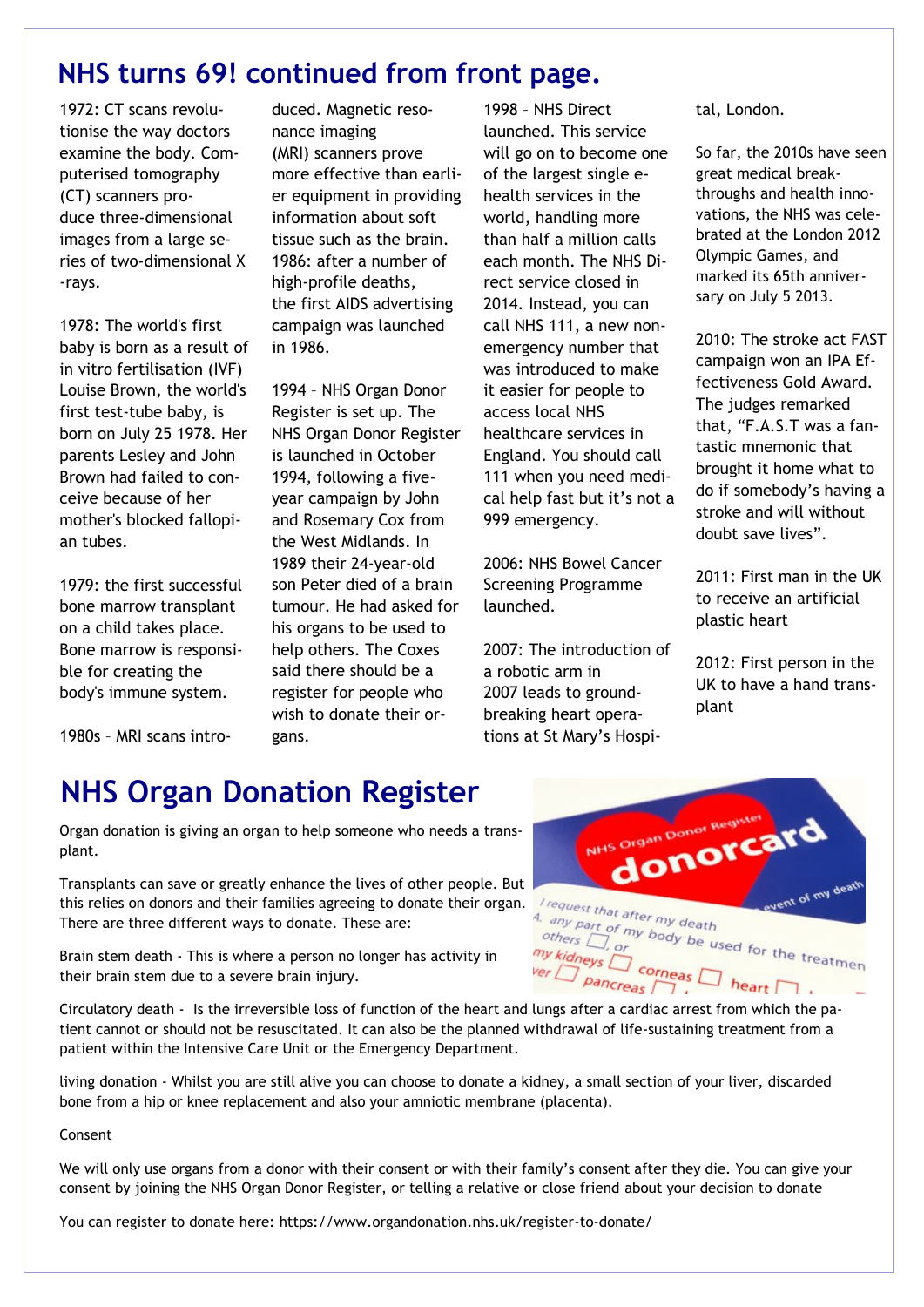Did you know that you can book appointments online and order repeat prescriptions? Register for SystmOnline with the Reception Team and then log on via www.mayfieldmedicalcentre.com or www.grangepractice.co.uk depending on which site you are registered with.





Hollyns Health and Wellbeing—Allerton will be sad to see Natalie Wellens, who left the Practice in June and Donna Lewis who is leaving us in July go but we wish them all the best in their new careers. This month we welcome Aneela and Aisha to the team, both will be based across our Allerton and Clayton sites and be joining our Patient Services Administration team.

# **Attending your appointment!**

As a practice we are continually looking to improve our service and make more appointments available to patients. However the number of patients who fail to attend appointments without ringing to cancel is still very high.

Between 1st January 2017 and 31st March 2017 Hollyns Health & Wellbeing—Clayton had **356** Did Not Attend appointments. That's **100** hours worth of wasted appointments.

Hollyns Health & Wellbeing—Allerton had **516** Did Not Attend appointments. That's **127.5** hours worth of wasted appointments.

### **Please remember to cancel your appointment if you are unable to attend!**



We want your views! We are keen to hear feedback about the services we provide. Please log on to www.mayfieldmedicalcentre.com or www.grangepractice.co.uk and visit the Virtual Surgery and use the Contact Us

button in the waiting area to email us your comments.